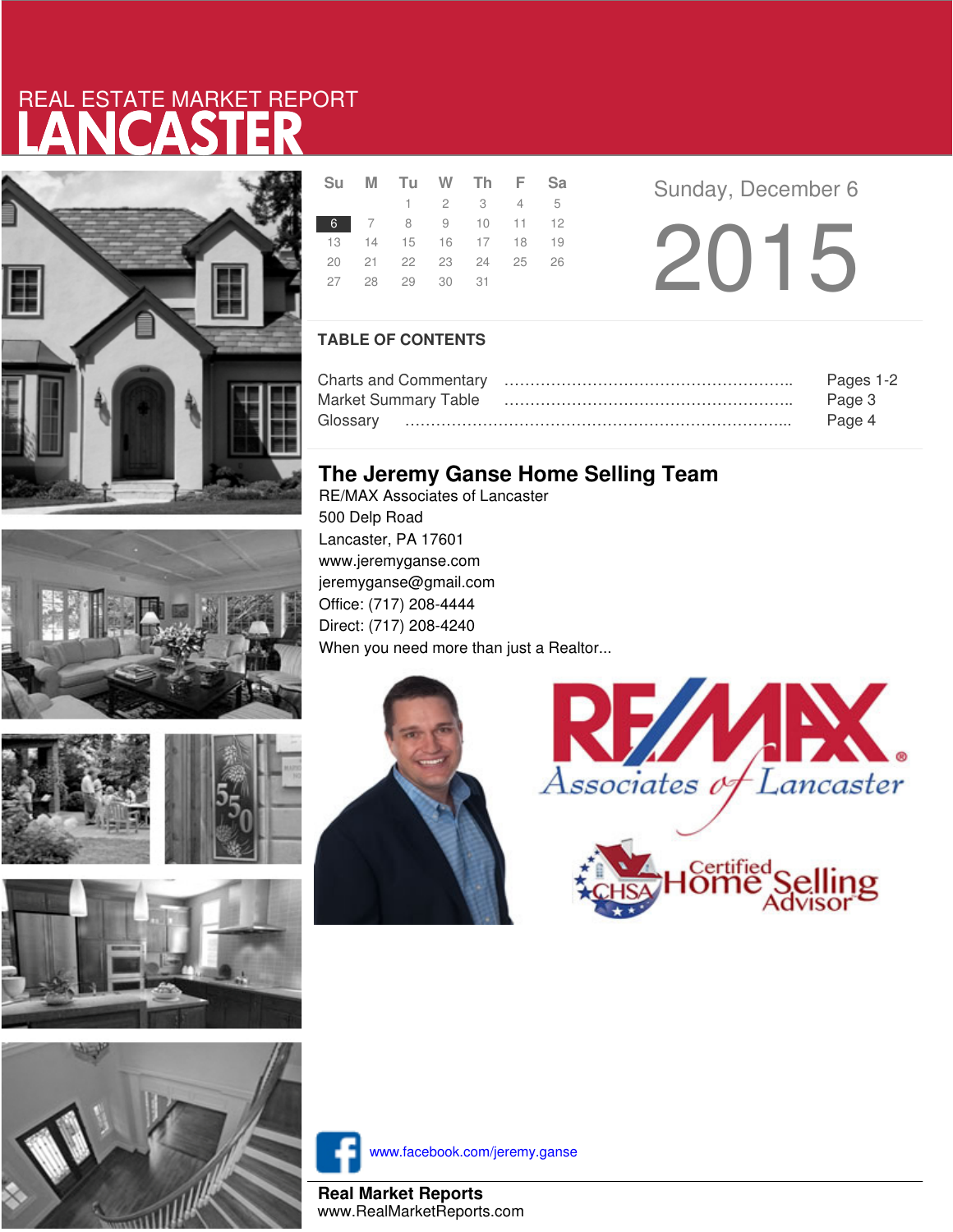

Sunday, December 6, 2015

## The Jeremy Ganse Home Selling Team

jeremyganse@gmail.com RE/MAX Associates of Lancaster Office: (717) 208-4444

at the real estate market. Currently there are 684 sales pending in the market overall, leaving 2105 listings still for sale. The resulting pending ratio is 24.5% (684 divided by 2,789). So you might be asking yourself, that's great... but what exactly does it mean? I'm glad you asked! *Let's take a look*

The pending ratio indicates the supply & demand of the market. Specifically, a high ratio means that listings are in demand and quickly going to contract. Alternatively, a low ratio means there are not enough qualified buyers for the existing supply.

**"Current inventory is described as mildly active."**

Taking a closer look, we notice that the \$150K - \$200K price range has a relatively large number of contracts pending sale.

We also notice that the \$150K - \$200K price range has a relatively large inventory of properties for sale at 380 listings. The average list price (or asking price) for all properties in this market is \$251,343.





A total of 3031 contracts have closed in the last 6 months with an average sold price of \$205,535. Breaking it down, we notice that the \$150K - \$200K price range contains the highest number of sold listings.

Alternatively, a total of 1933 listings have failed to sell in that same period of time. Listings may fail to sell for many reasons such as being priced too high, having been inadequately marketed, the property was in poor condition, or perhaps the owner had second thoughts about selling at this particular time. The \$100K - \$150K price range has the highest number of off-market listings at 357 properties.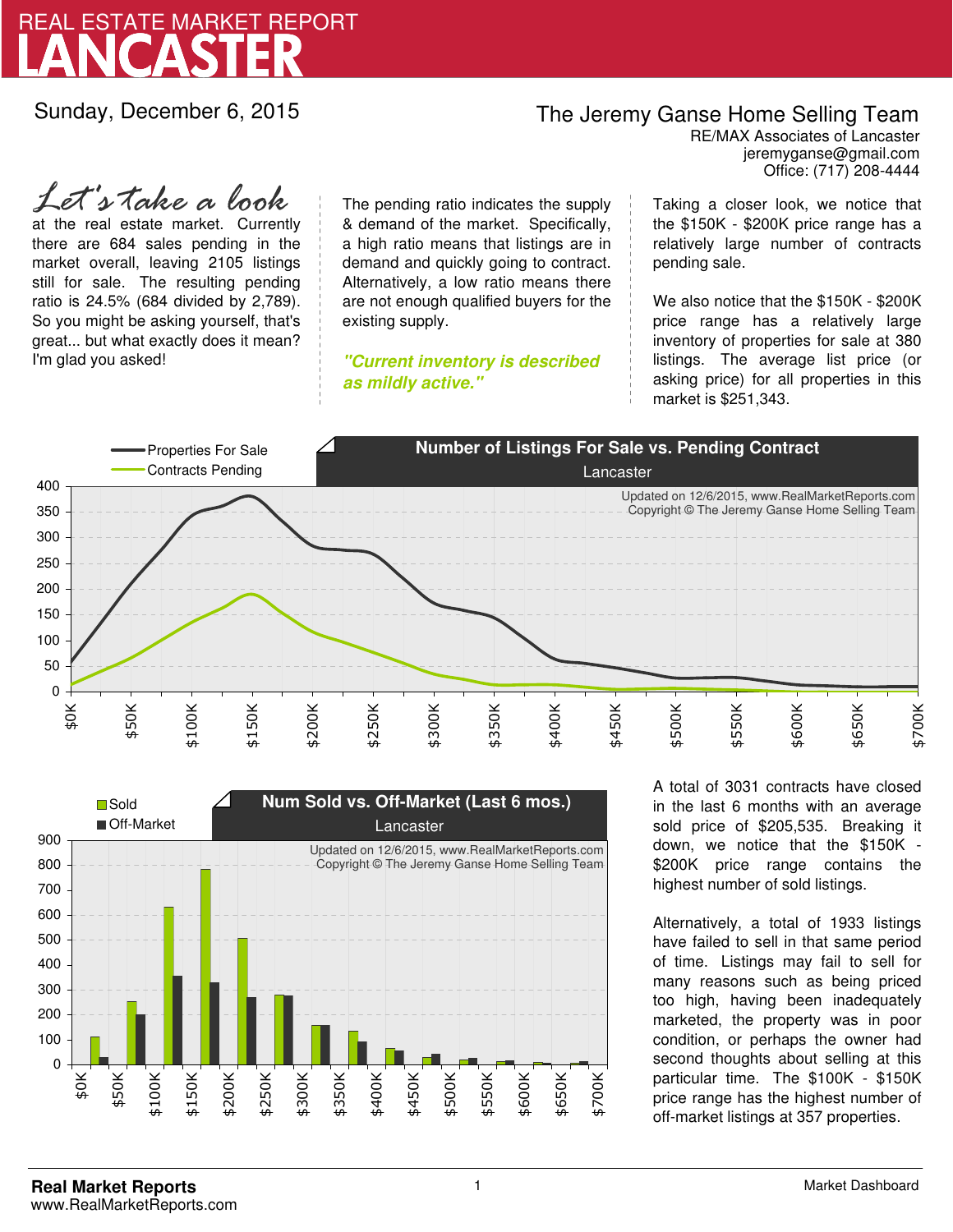# LANCASTER REAL ESTATE MARKET REPORT

Sunday, December 6, 2015

## The Jeremy Ganse Home Selling Team

jeremyganse@gmail.com RE/MAX Associates of Lancaster Office: (717) 208-4444

Looking at the chart to the right, you might be wondering why average days on market (DOM) is important. This is a useful measurement because it can help us to determine whether we are in a buyer's market (indicated by high DOM), or a seller's market (indicated by low DOM). Active listings (properties for sale) have been on the market for an average of 148 days.

Analysis of sold properties for the last six months reveals an average sold price of \$205,535 and 53 days on market. Notice that properties in the \$450K - \$500K price range have sold quickest over the last six months.

The recent history of sales can be seen in the two charts below. The average sold price for the last 30 days was \$198,140 with an average DOM of 53 days.

Since the recent DOM is greater than the average DOM for the last 6 months, it is a negative indicator for demand. It is always important to realize that real estate markets can fluctuate due to many factors, including shifting interest rates, the economy, or seasonal changes.



### **"The average list-to-sales ratio for this area is 97.8%."**

Ratios are simple ways to express the difference between two values such as list price and sold price. In our case, we typically use the list-to-sale ratio to determine the percentage of the final list price that the buyer ultimately paid. It is a very common method to help buyers decide how much to offer on a property.

Analysis of the absorption rate indicates an inventory of 4.2 months based on the last 6 months of sales. This estimate is often used to determine how long it would take to sell off the current inventory of properties if all conditions remained the same. It is significant to mention that this estimate does not take into consideration any additional properties that will come onto the market in the future.



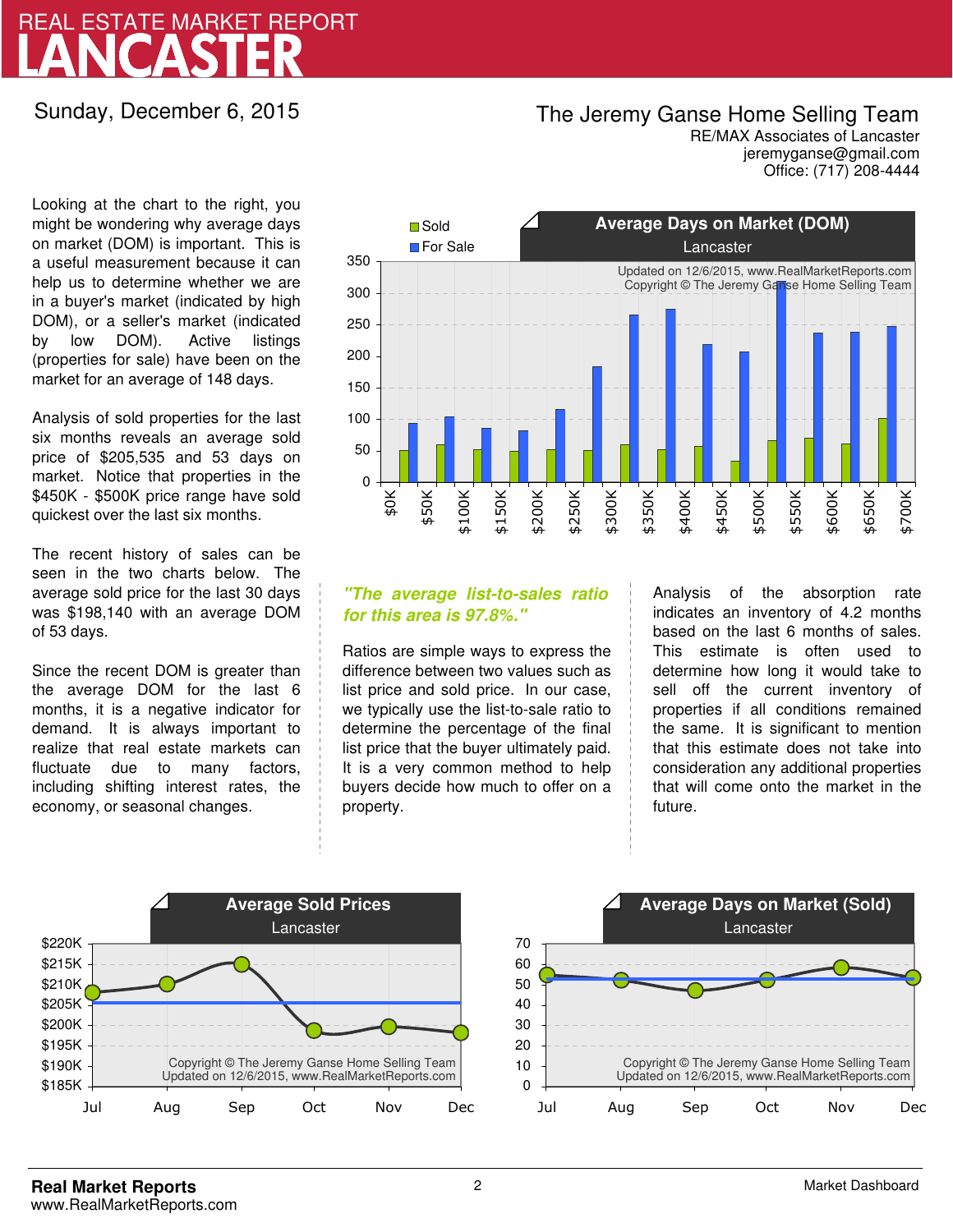# LANCASTER REAL ESTATE MARKET REPORT

Sunday, December 6, 2015

# The Jeremy Ganse Home Selling Team

jeremyganse@gmail.com RE/MAX Associates of Lancaster Office: (717) 208-4444

|                                    |                    | <b>Contracts Pending [2]</b> |            |                   |                 | Off-Market in the Last 6 Months [3] |                |              |            |                   |                   | <b>Absorption Rate</b> |  |              |      |
|------------------------------------|--------------------|------------------------------|------------|-------------------|-----------------|-------------------------------------|----------------|--------------|------------|-------------------|-------------------|------------------------|--|--------------|------|
|                                    |                    | For Sale <sup>[1]</sup>      |            |                   |                 | Sold in the Last 6 Months [4]       |                |              |            |                   |                   |                        |  |              |      |
|                                    | <b>Price Range</b> | Total                        | Avg        | Avg               | Total           | Pending                             | <b>Total</b>   | <b>Total</b> | Avg        | Avg Orig          | Avg               | Avg                    |  | List to      | Mos. |
| Min.                               | Max.               | <b>Num</b>                   | <b>DOM</b> | <b>List Price</b> | <b>Num</b>      | Ratio                               | <b>Num</b>     | <b>Num</b>   | <b>DOM</b> | <b>List Price</b> | <b>List Price</b> | <b>Sold Price</b>      |  | <b>Sales</b> |      |
| \$0                                | \$49,999           | 57                           | 94         | \$39,623          | 14              | 19.7%                               | 30             | 112          | 51         |                   | \$39,322          | \$34,768               |  | 88.4%        | 3.1  |
| \$50,000                           | \$99,999           | 210                          | 104        | \$77,907          | 66              | 23.9%                               | 201            | 253          | 60         |                   | \$81,540          | \$76,891               |  | 94.3%        | 5.0  |
| \$100,000                          | \$149,999          | 342                          | 86         | \$129,101         | 135             | 28.3%                               | 357            | 632          | 52         |                   | \$132,523         | \$129,407              |  | 97.6%        | 3.2  |
| \$150,000                          | \$199,999          | 380                          | 82         | \$177,148         | 190             | 33.3%                               | 329            | 783          | 50         |                   | \$177,868         | \$174,768              |  | 98.3%        | 2.9  |
| \$200,000                          | \$249,999          | 284                          | 116        | \$227,248         | 117             | 29.2%                               | 272            | 507          | 53         |                   | \$227,422         | \$223,311              |  | 98.2%        | 3.4  |
| \$250,000                          | \$299,999          | 268                          | 184        | \$277,241         | 77              | 22.3%                               | 278            | 282          | 51         |                   | \$277,261         | \$272,176              |  | 98.2%        | 5.7  |
| \$300,000                          | \$349,999          | 173                          | 266        | \$328,405         | 35              | 16.8%                               | 160            | 159          | 60         |                   | \$328,699         | \$323,155              |  | 98.3%        | 6.5  |
| \$350,000                          | \$399,999          | 144                          | 275        | \$377,431         | 14              | 8.9%                                | 93             | 134          | 52         |                   | \$379,815         | \$371,452              |  | 97.8%        | 6.4  |
| \$400,000                          | \$449,999          | 64                           | 219        | \$426,116         | 14              | 17.9%                               | 56             | 66           | 58         |                   | \$429,075         | \$422,046              |  | 98.4%        | 5.8  |
| \$450,000                          | \$499,999          | 47                           | 207        | \$478,581         | 5               | 9.6%                                | 43             | 30           | 34         |                   | \$487,939         | \$476,249              |  | 97.6%        | 9.4  |
| \$500,000                          | \$549,999          | 27                           | 319        | \$528,685         | $\overline{7}$  | 20.6%                               | 27             | 20           | 66         |                   | \$537,510         | \$523,716              |  | 97.4%        | 8.1  |
| \$550,000                          | \$599,999          | 28                           | 237        | \$580,979         | 4               | 12.5%                               | 17             | 15           | 70         |                   | \$595,637         | \$572,308              |  | 96.1%        | 11.2 |
| \$600,000                          | \$649,999          | 14                           | 239        | \$631,607         | $\pmb{0}$       | 0.0%                                | $\overline{7}$ | 10           | 62         |                   | \$644,264         | \$630,984              |  | 97.9%        | 8.4  |
| \$650,000                          | \$699,999          | 10                           | 248        | \$683,239         | $\pmb{0}$       | 0.0%                                | 13             | 8            | 101        |                   | \$699,250         | \$676,038              |  | 96.7%        | 7.5  |
| \$700,000                          | $+$                | 57                           | 204        | \$929,911         | $6\phantom{.}6$ | 9.5%                                | 50             | 20           | 62         |                   | \$879,664         | \$847,584              |  | 96.4%        | 17.1 |
| <b>Market Summary &gt;&gt;&gt;</b> |                    | 2,105                        | 148        | \$251,343         | 684             | 24.5%                               | 1,933          | 3,031        | 53         |                   | \$210,155         | \$205,535              |  | 97.8%        | 4.2  |

Status = [1] A; [2] P; [3] E, L, W; [4] C

County = Lancaster

1

Property Type = Residential/Farm

Date Range = 06/07/2015 to 12/06/2015 Compared to be accurate but not guaranteed.